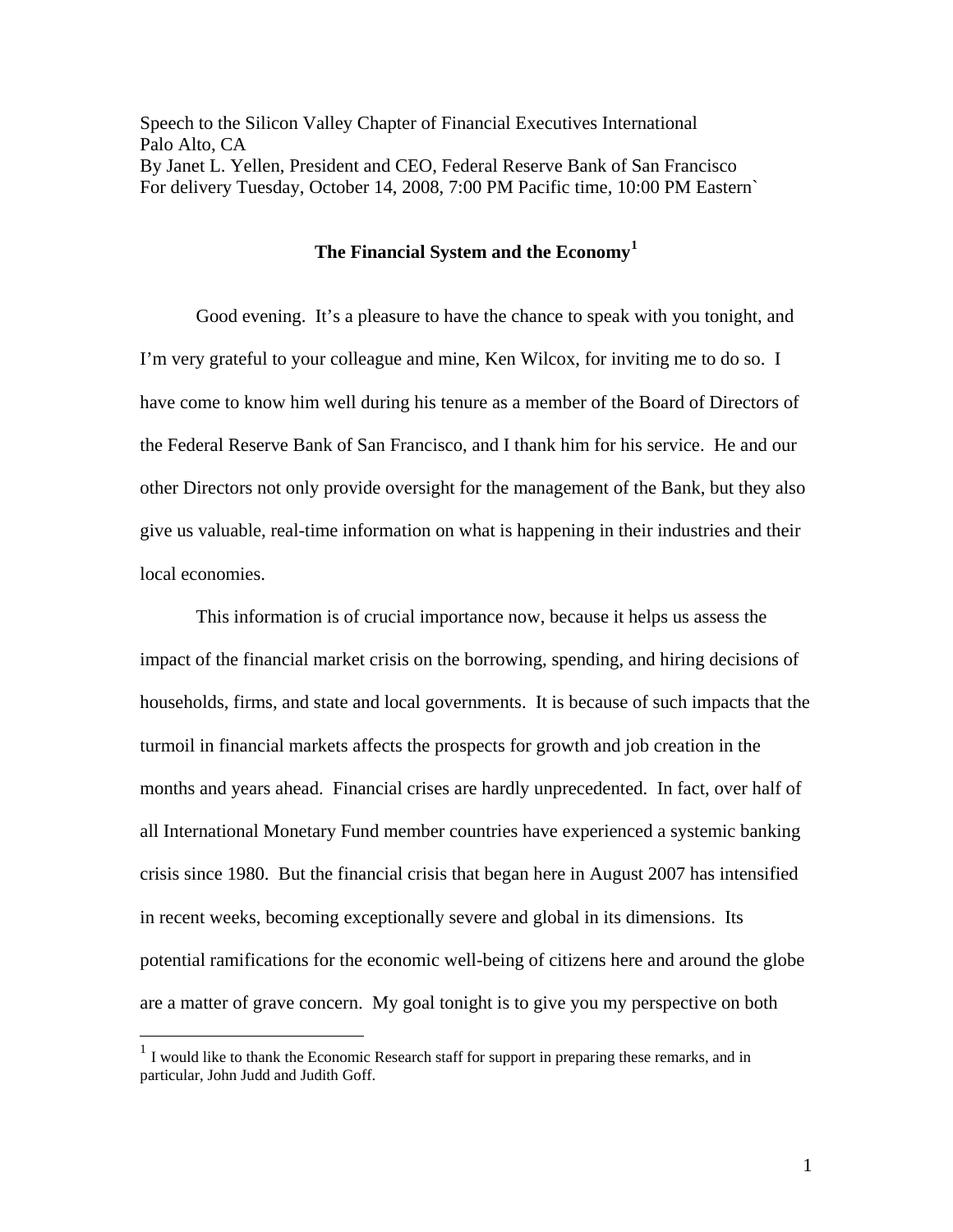financial and economic developments, and to discuss the array of policy responses to them. As always, my comments represent my own views and do not necessarily reflect those of any of my colleagues in the Federal Reserve System.

To preview my discussion, financial sector distress has led to a credit crunch in the United States that is making it extremely difficult for financial institutions and many corporations and households to borrow and spend. These developments have also shaken confidence, causing households and firms to pull back, acting defensively and cautiously. Such behavior weakens economic growth and employment. At the same time, the weakening economy is exacerbating the stress in financial markets. Such linkages between the "real" and financial sectors of the economy have created a feedback loop that is intensifying the economic downturn. Over the last year, Fed policymakers have acted to address both the escalating financial crisis and rising unemployment. But inflation has also been an important concern, since it has been running at unacceptably high levels. In recent months, however, the outlook for inflation has noticeably changed. Commodity prices, including the price of oil, have plunged. And I expect this development, along with a further increase in slack in labor and product markets, to push inflation down to, and possibly even below, rates that I consider consistent with price stability.

In the view of many observers, the current financial crisis ranks as the worst since the Great Depression. But I do not believe that the U.S. economy, in the years ahead, faces a period of economic misery that will begin to rival the suffering associated with that historic economic calamity. The American economy is more resilient now than then, due in part to "automatic stabilizers" that were put in place to shield the incomes of households from fluctuations in the economy. More important, this is by no means a case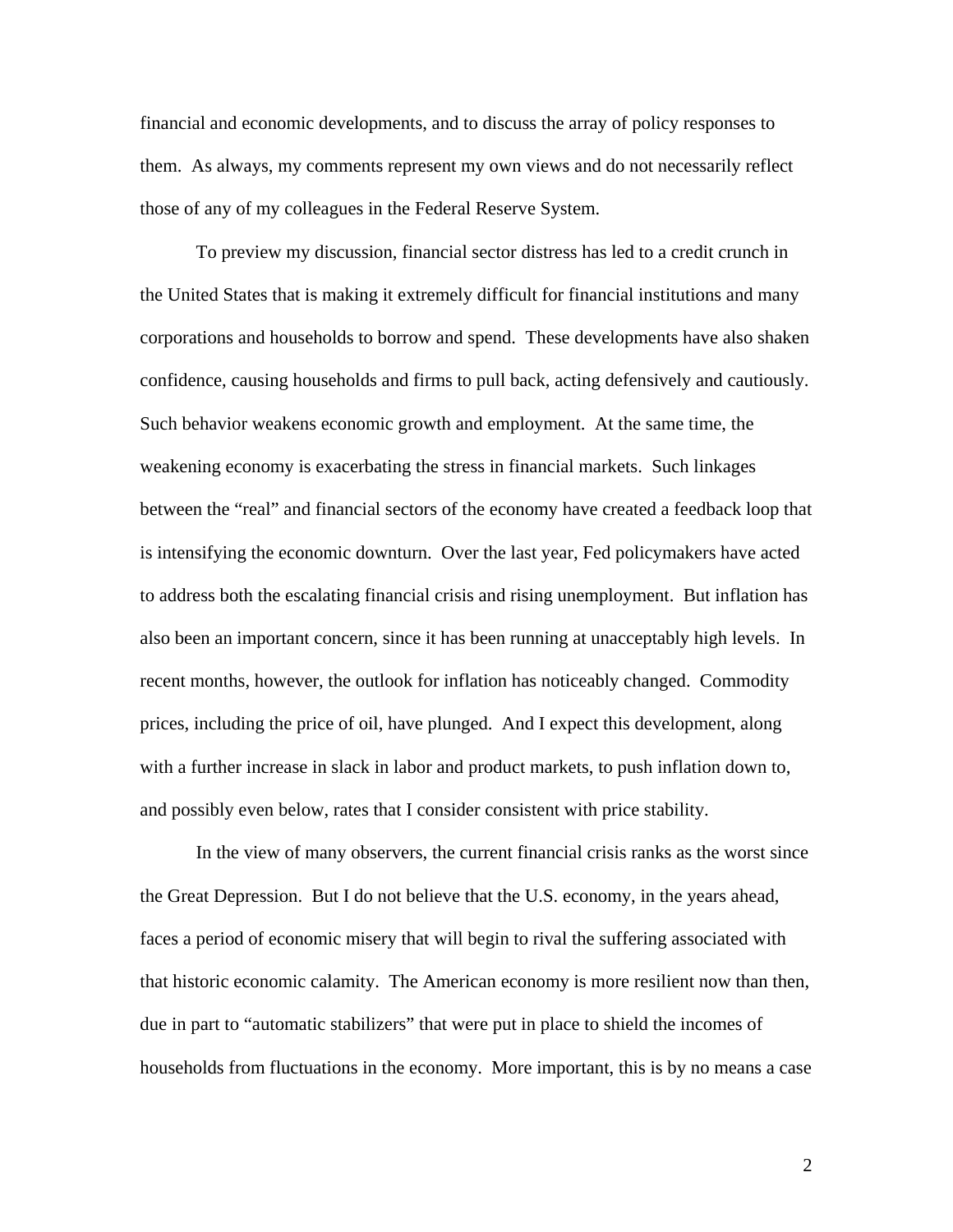of having forgotten the past and being doomed to repeat it. Far from forgetting, much research has focused on that calamitous economic event, as well as on more recent banking crises around the world. As a result, we have learned the importance of prompt action in a financial crisis. We also have learned what fundamental issues to address, even when the crisis has unique features, as this one does. Those fundamental issues are how to implement appropriate macroeconomic policy and how to shore up the financial sector and thaw credit flows, thereby shielding the real economy from the worst potential spillovers from the turmoil. Last Friday, the G-7 finance ministers issued a statement outlining a comprehensive set of general principles to address the financial crisis. The statement importantly recognized the need for international coordination to prevent beggar-thy-neighbor financial and economic spillovers among countries of the type that worsened the Great Depression. It is heartening that such global coordination is indeed taking place: the governments of the euro-area countries and the United Kingdom have announced measures that translate these general principles into concrete policies. And this morning, the Treasury, Federal Reserve, and FDIC announced a similar set of detailed emergency actions. I will discuss these policies at the conclusion of my talk.

## **Economic developments and prospects**

I would first like to discuss the performance of the U.S. economy in some depth. The recent flow of economic data suggests that the economy was weaker than expected in the third quarter, probably showing essentially no growth at all. Growth in the fourth quarter appears to be weaker yet, with an outright contraction quite likely. Indeed, the U.S. economy appears to be in a recession. This is not a controversial view, since the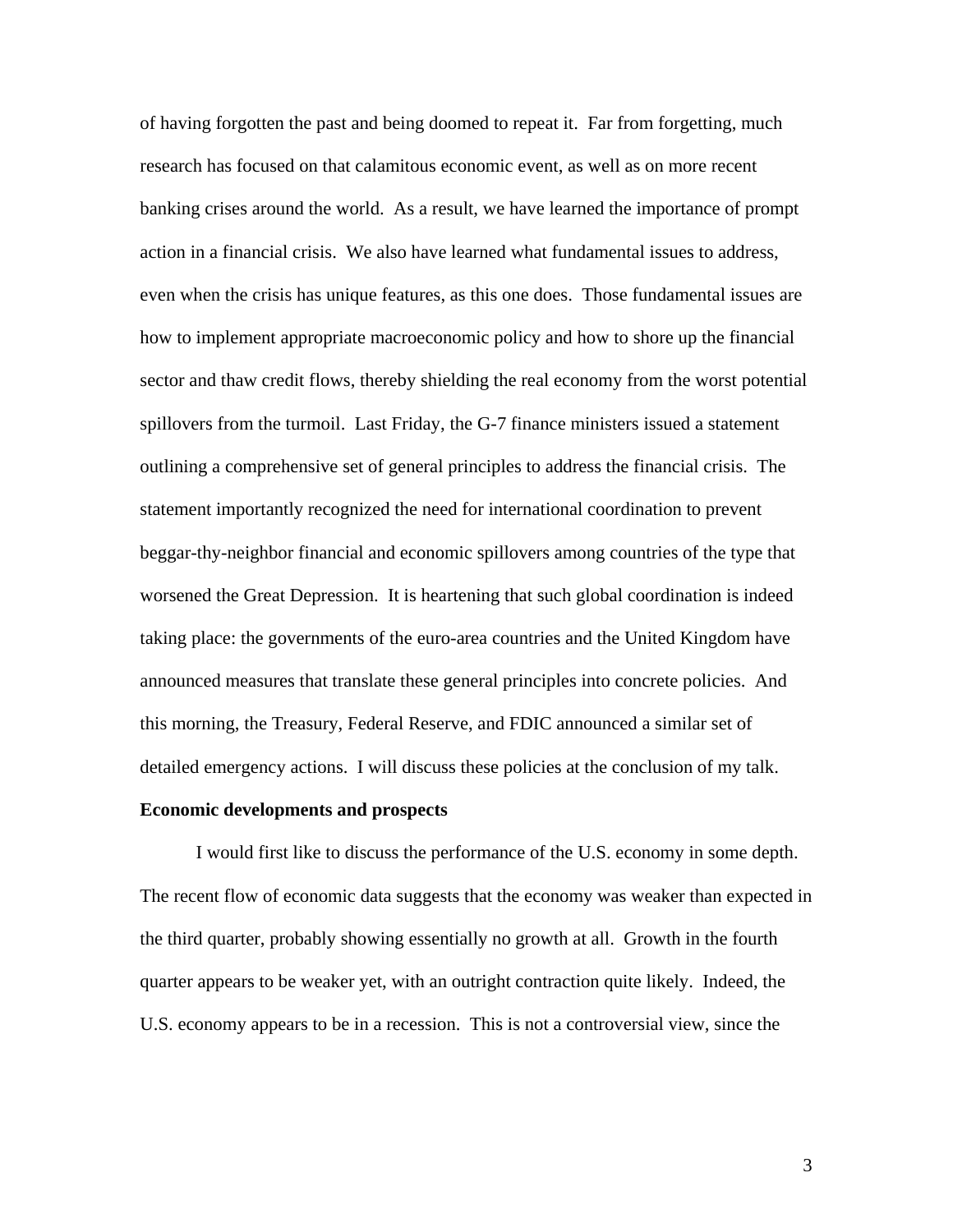latest Blue Chip consensus projects that there will be three consecutive quarters of contraction in real GDP starting last quarter.

By now, virtually every major sector of the economy has been hit by the financial shock. I'll start with consumer spending, where the news has not been good. Employment has now declined for nine months in a row, and personal income, in inflation-adjusted terms, is virtually unchanged since April. Household wealth is substantially lower as house prices have continued to slide and the stock market has declined sharply. On top of this, consumer credit is costlier and harder to get: loan rates are up, loan terms are tougher, and increasing numbers of borrowers are being turned away entirely. Even before the extraordinary deterioration in financial market conditions over the past few weeks, the evidence was accumulating that consumer spending had weakened. In real terms, consumer spending was flat or contracted in recent months. Vehicle sales in September plummeted, even with lower gas prices and continued incentives in place, a development that partially reflects the difficulties that people are having in obtaining auto loans.

Business spending, too, is feeling the crunch, as firms face weak final demand for their products, a higher cost of capital, and restricted credit. In particular, many companies find that the financial markets have become unreceptive to their commercial paper, an important source of short-term funding. Some of our business contacts report that bank lines of credit are more difficult to negotiate, and many indicate that they have become cautious in managing liquidity, in committing to capital spending projects that can be deferred, and even in extending credit to customers and other counterparties.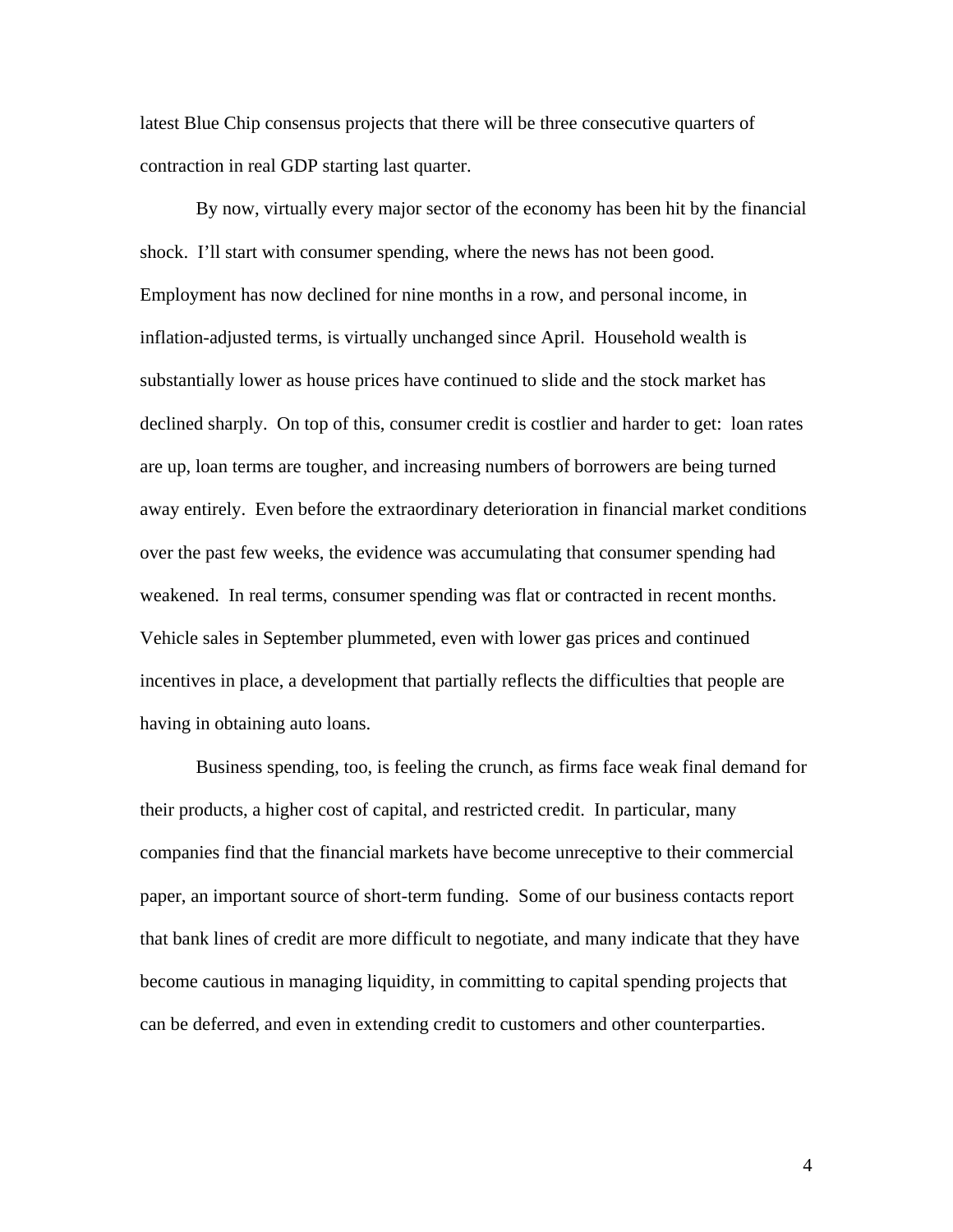Some companies are drawing down existing credit lines to have cash on hand in the event that these lines are capped.

We've even begun to see some signs of a slowdown for the previously very strong IT industry across the country and in the Bay Area in particular. Several leading tech companies have announced plans for layoffs, and funding for start-ups has grown increasingly tight. Among my own contacts, many expect spending to be largely flat or down for the remainder of the year. A tech slowdown could intensify with the fall-off in consumer spending, and the weakening in business spending could come into play since the financial industry is a heavy user of both IT equipment and software. Despite these troubling developments, the downturn in the local economy is likely to be far less severe than the bust of the early 2000s, when the Bay Area was ground zero for the tech implosion. This time, the downturn is centered elsewhere—in the real estate and finance sectors—so that the Bay Area economy is a victim of collateral damage rather than the primary target.

Nonresidential construction is another sector that has been affected by the financial crisis, in part because the market for commercial mortgage-backed securities, a mainstay for financing large projects, has all but dried up. Banks and other traditional lenders have also become less willing to extend funding. With financing unavailable, I'm hearing talk about substantial cutbacks on new projects and planned capital improvements on existing buildings.

Although residential investment accounts for under 5 percent of overall economic activity, the decline in housing construction over the past three years has created a major drag on overall real GDP growth. Housing starts have plummeted. Yet inventories of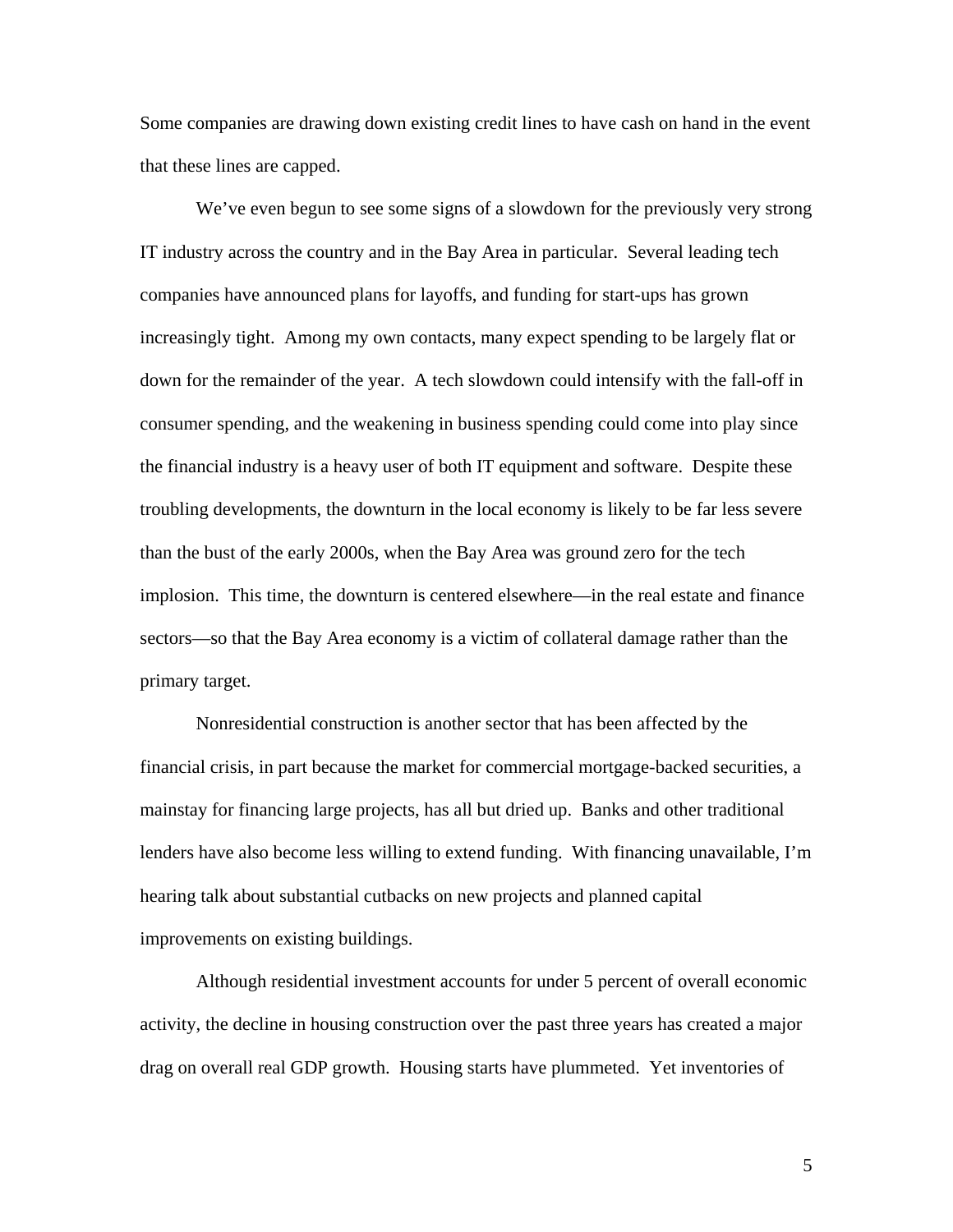unsold new and existing homes remain at very high levels, making it difficult to predict with any confidence when housing starts will bottom out. Indeed, the possibility of ongoing contraction in this sector is intensified by the economic downturn, by the drop in jobs, and by the high cost and tighter terms on mortgage credit. Understandably, financial institutions have made it more difficult to qualify for a mortgage by requiring much higher down payments, higher income-to-payment ratios, and higher FICO scores. Moreover, private-label securitized markets for residential mortgages are essentially closed for business. The sole, but important, sources of mortgage securitization are the government agencies, especially Fannie Mae and Freddie Mac, which provide backing mainly for conventional conforming mortgages. One piece of good news is that interest rates on conforming mortgages have come down a bit in recent weeks as a result of the takeover of these entities by the federal government and the now explicit government backing of both their debt and mortgage insurance guarantees.

House prices have fallen along with construction. As I mentioned, the associated loss of wealth is a drag on consumer spending. Moreover, falling house prices are a major factor behind the delinquencies and foreclosures on subprime and other mortgages that precipitated the current financial crisis. Unfortunately, the bottom for house prices is not obviously in sight. For example, futures contracts for house prices predict further declines this year and next.

 Many state and local governments are being dragged deeper into the financial mess as well. The downturn in the economy has bitten into tax collections and made it harder to issue bonds. As you know, this has recently become a problem in California,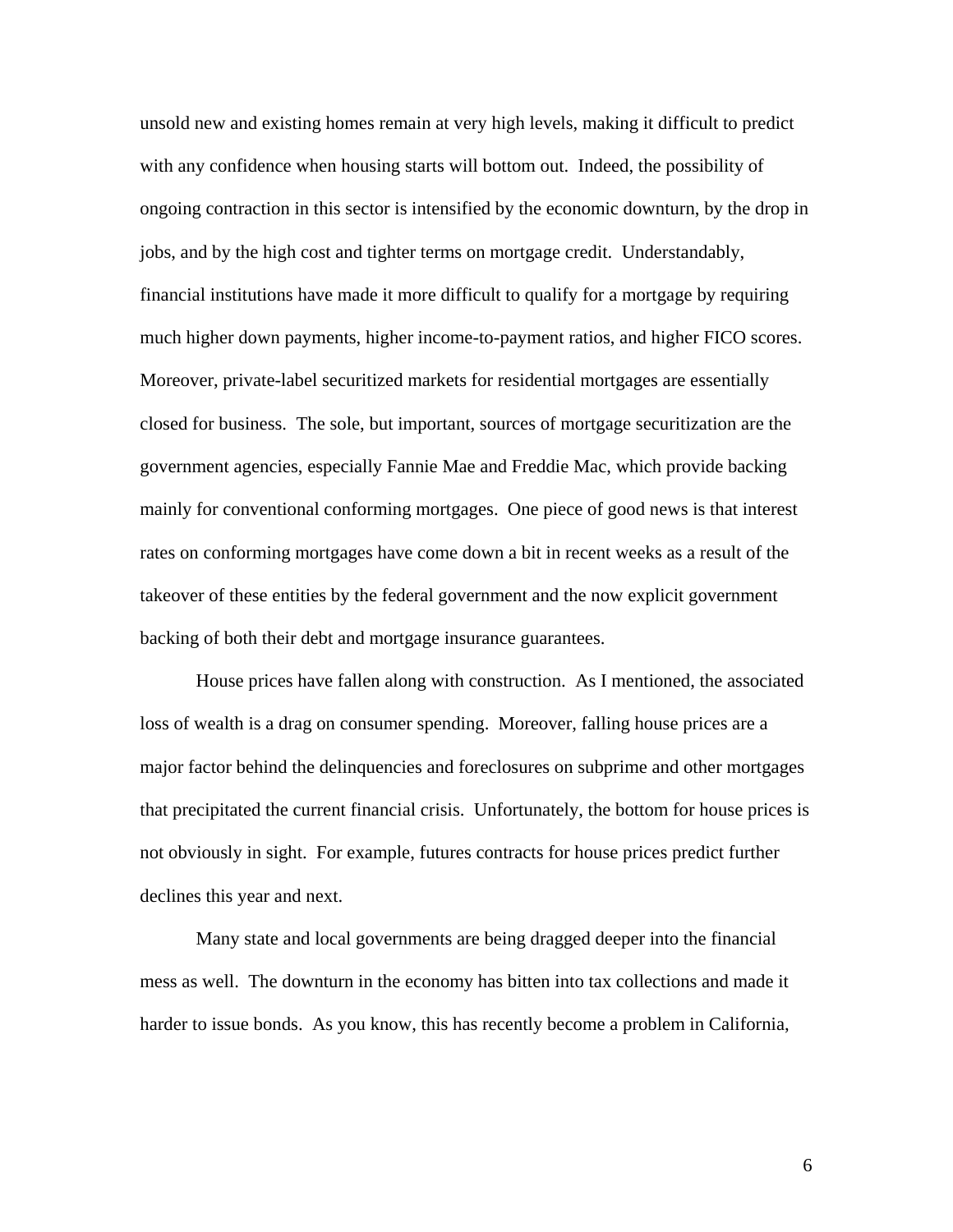adding uncertainty to the state's already difficult budget situation, which has been eroded by a revenue shortfall due to the economic slowdown.

So far, my comments should have made it clear that domestic spending has weakened substantially. Until recently, we have received a major boost from exporting goods and services to our trading partners. Unfortunately, the news on foreign demand has also turned weaker. Economic growth in the rest of the world, particularly in Europe and Japan, has slowed for a number of reasons, including spillovers from the U.S. slowdown, and most importantly, the financial meltdown that now has intensified substantially in Europe and elsewhere. In addition, the dollar has recently appreciated against the euro and British pound, offsetting a portion of the depreciation that was boosting U.S. exports. As a result, exports will not provide as much of an impetus to growth as they did earlier in the year.

As I noted at the outset, inflation has been a source of significant concern over the past year or so. However, economic developments in this country and abroad can be expected to ease inflationary pressures. In the first place, prospects for weaker economic activity around the world have led to a drop in food, energy, and other commodity prices, and this has relieved a good deal of the pressure on inflation from the earlier run-up in their prices. Secondly, slow growth here seems likely to boost both unemployment and unused industrial capacity. This additional slack in labor and product markets will put downward pressure on inflation, moving it toward rates that I consider consistent with price stability. In fact, some prominent forecasters at this stage are concerned that inflation in future years could decline to levels below what is consistent with price stability.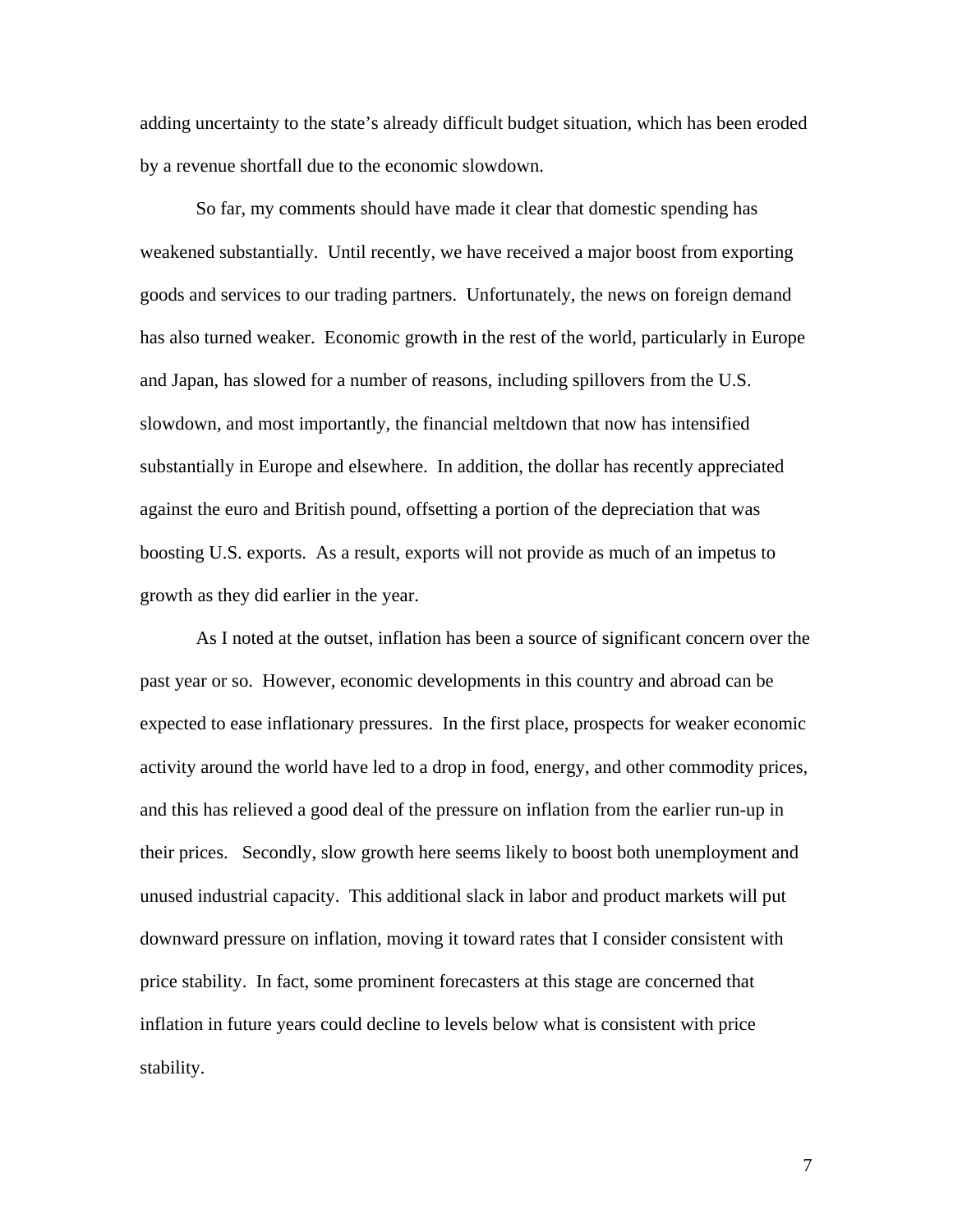## **Financial System**

I have highlighted a number of ways in which stresses in the financial sector are impinging on economic activity through their effects on the spending decisions of consumers, businesses, and governments. A precondition, in my view, for the economy to recover is that the financial system must get back on its feet. Last week, plunging stock markets in the U.S. and around the world received front page attention. But stocks were not the only market that had a bad week. Indeed, the declines in stock prices were symptomatic of deeper, fundamental problems. Term funding in the money markets became virtually unavailable to financial institutions: spreads on interbank term loans spiked. Financial firms found it necessary to fund themselves disproportionately overnight. In addition, both financial and nonfinancial corporations had difficulty issuing commercial paper as purchases by money market mutual funds declined. Borrowing rates have also risen dramatically for lower-grade bond issuers. This freezing up of credit flows reflects a breakdown of the trust and confidence needed for potential lenders to extend credit beyond overnight to counterparties and widespread flight to the very safest assets, to the point where Treasury bill yields have fallen to close to zero at various times in recent weeks. With near or outright failure afflicting firms like Lehman, Washington Mutual, AIG, and Wachovia, investors have become exceptionally wary of a host of financial institutions, and aversion to counterparty risk is extremely high.

I'd like to take a few moments to consider three key features of the financial system that interact with one another and lie behind this wariness about counterparty risk. Each of these features corresponds to one of the three main elements of a balance sheet: assets, capital, and liabilities. First, on the asset side, the wariness began with mounting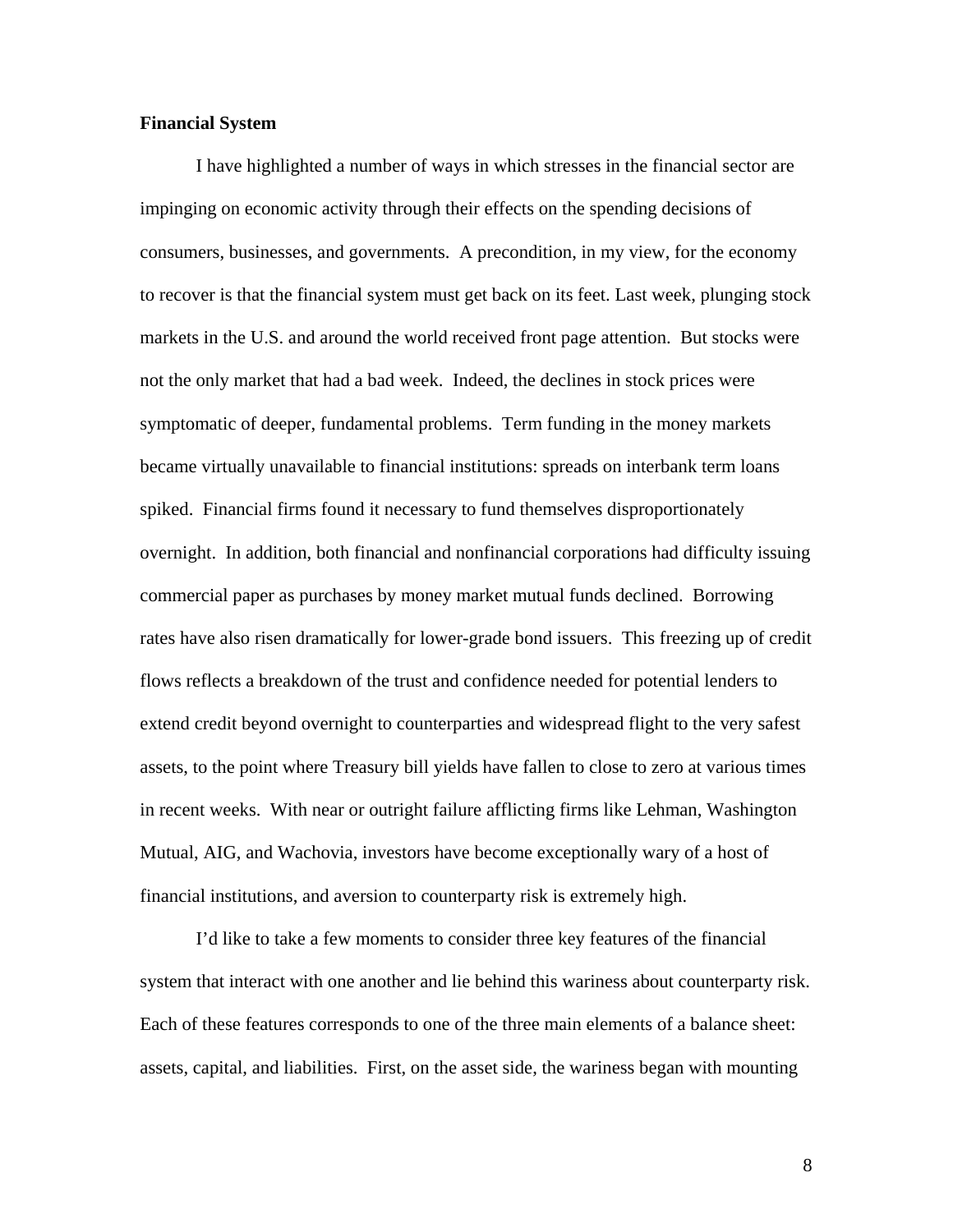credit losses on subprime mortgages, but the concern about credit losses has since spread to other kinds of loans. The banking system has dealt with large credit losses at times in the past, but this episode has a novel element. Many of the new financial instruments used in mortgage finance, and in fact throughout the financial system, were considered "state of the art"—complex, capable of spreading risk, and constructed using sophisticated mathematical models to price the risk. As we have since discovered, the pricing of the risk in these instruments has now become not a marvel of financial engineering, but a fog of confusion. Such complex instruments make it incredibly difficult now to know where the risk actually resides or how to price it. In other words, people need more information about these assets to be willing to participate in the markets for them, and they don't have it. The problem is compounded by the uncertainty about the value of the assets ultimately being financed, in particular, real estate.

Second is a shortage of capital—or, to put it another way, too much leverage among financial institutions as a whole. While conventional commercial banks were well capitalized when the crisis started a year ago last summer, and they have raised a good deal of capital over the last year, capital has still been negatively affected due to the write-down of many of the complex instruments I referred to and credit losses primarily associated with delinquencies and foreclosures on real estate loans. However, the crisis extends beyond the banking sector to institutions in the so-called "shadow banking sector"; these include investment banks, as well as hedge funds, Structured Investment Vehicles, or SIVs, and other conduits. During the years of the credit bubble, their strategy involved becoming very highly leveraged; in many investment banks, for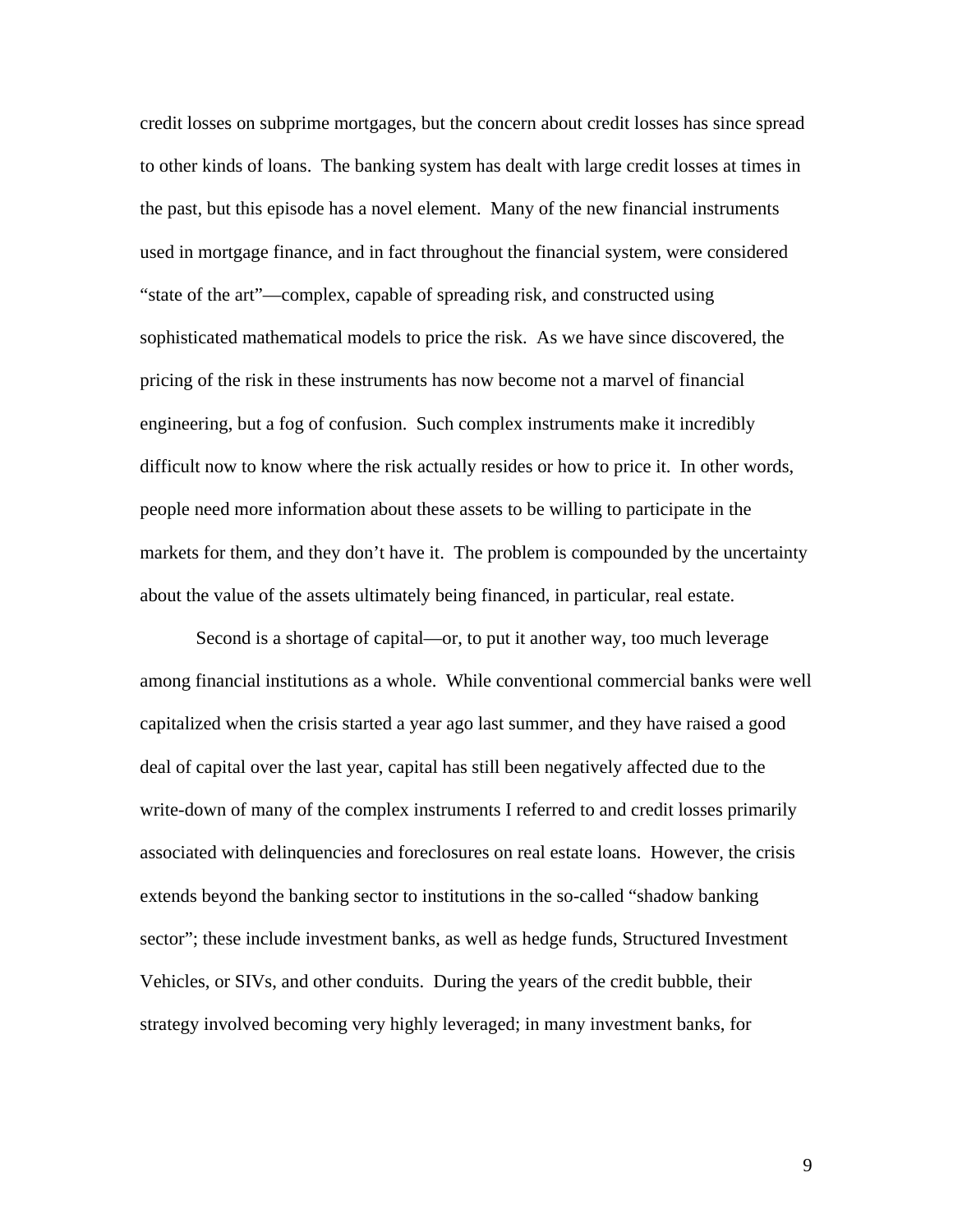example, the ratio of assets to capital exceeded 30 to 1. Of course, high leverage means that credit losses can very quickly turn into insolvency.

Third, on the liability side, many financial institutions have relied heavily on short-term debt to fund their operations, making them vulnerable to "runs." Investment banks, for example, commonly used very short-term—often overnight—repurchase agreements, and SIVs and conduits issued asset-backed commercial paper which was commonly sold to money market mutual funds. No institution that borrows very short to hold a portfolio of longer-term, illiquid assets can satisfy the demands of its lenders for repayment when they desire to flee en masse. It is for this reason that banks have been protected with deposit insurance and access to the Federal Reserve's discount window. In the current crisis, however, this bank-like profile of borrowing short and lending long extends well beyond the commercial banking sector. Financial institutions are vulnerable now to runs, because everyone knows that the system is exposed to impaired assets, because it is hard to determine exactly where those risks reside, and because some firms are known to have only slim equity cushions. We have seen in the last few weeks that even the fear that a firm may encounter future difficulties in rolling over debt can cause funding to evaporate quickly.

Financial firms have been struggling mightily to fix their individual business problems. They have tightened lending standards, trying to improve credit quality, and reduced the volume of loans. They have also been trying to sell assets. But attempts to deleverage—to enhance balance sheet strength by selling assets—tend to further depress asset prices, producing additional losses and thereby creating selling pressures for other firms holding similar positions. Write-downs on such securities are reducing the already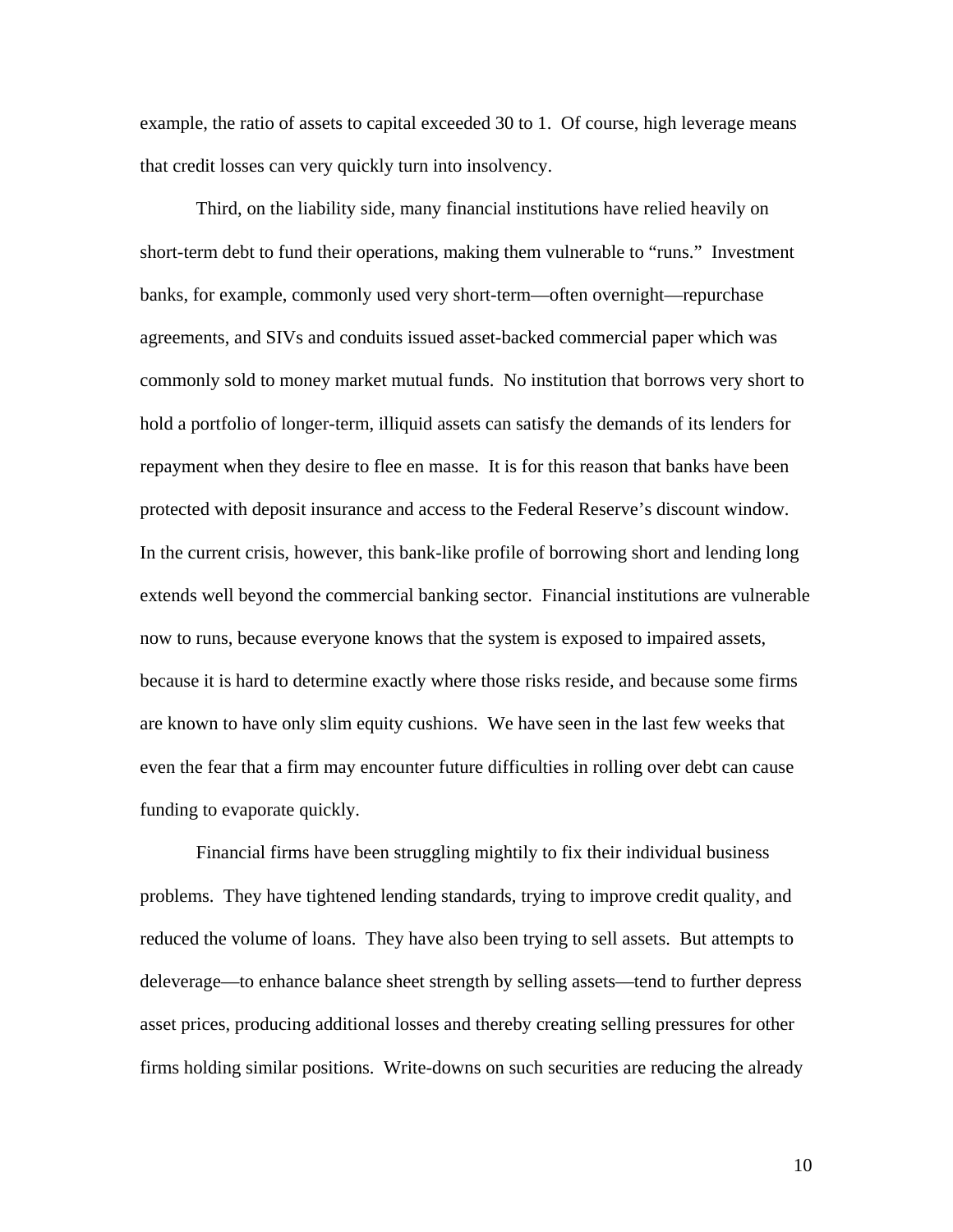diminished equity cushions in some firms and raising their leverage at a time when the growing risks in the financial markets make them and their counterparties desire less leverage, not more. This vicious cycle has led to outright illiquidity in markets for certain asset-backed securities, making it almost impossible to determine appropriate prices and largely eliminating them as a source of new funding to borrowers. A final factor compounding the credit crunch is that financial institutions, and even nonfinancial firms, are hoarding liquidity, becoming very reluctant to lend to each other, except at the shortest maturities, since they are uncertain what demands they could face and whether they will be able to borrow to meet them.

While these responses make sense for individual institutions, they have led to a greatly reduced flow of credit in the economy, which is the major factor responsible for the economic downturn that now is under way. In other words, we are in the grip of an "adverse feedback loop" in which a credit crunch exacerbates economic weakness, which in turn weakens financial institutions, intensifying the credit crunch. Moreover, as I have explained, the efforts of the private sector to fix itself through deleveraging and other means are only making matters worse. This is why government action was urgently needed. I will now turn my attention to economic policies, beginning with those implemented by the Federal Reserve.

## **Economic Policies**

The Fed has potent tools to address the financial crisis and has used them aggressively to shield the economy from its fallout. It also has demonstrated a commitment to work with other central banks to coordinate policy. The policies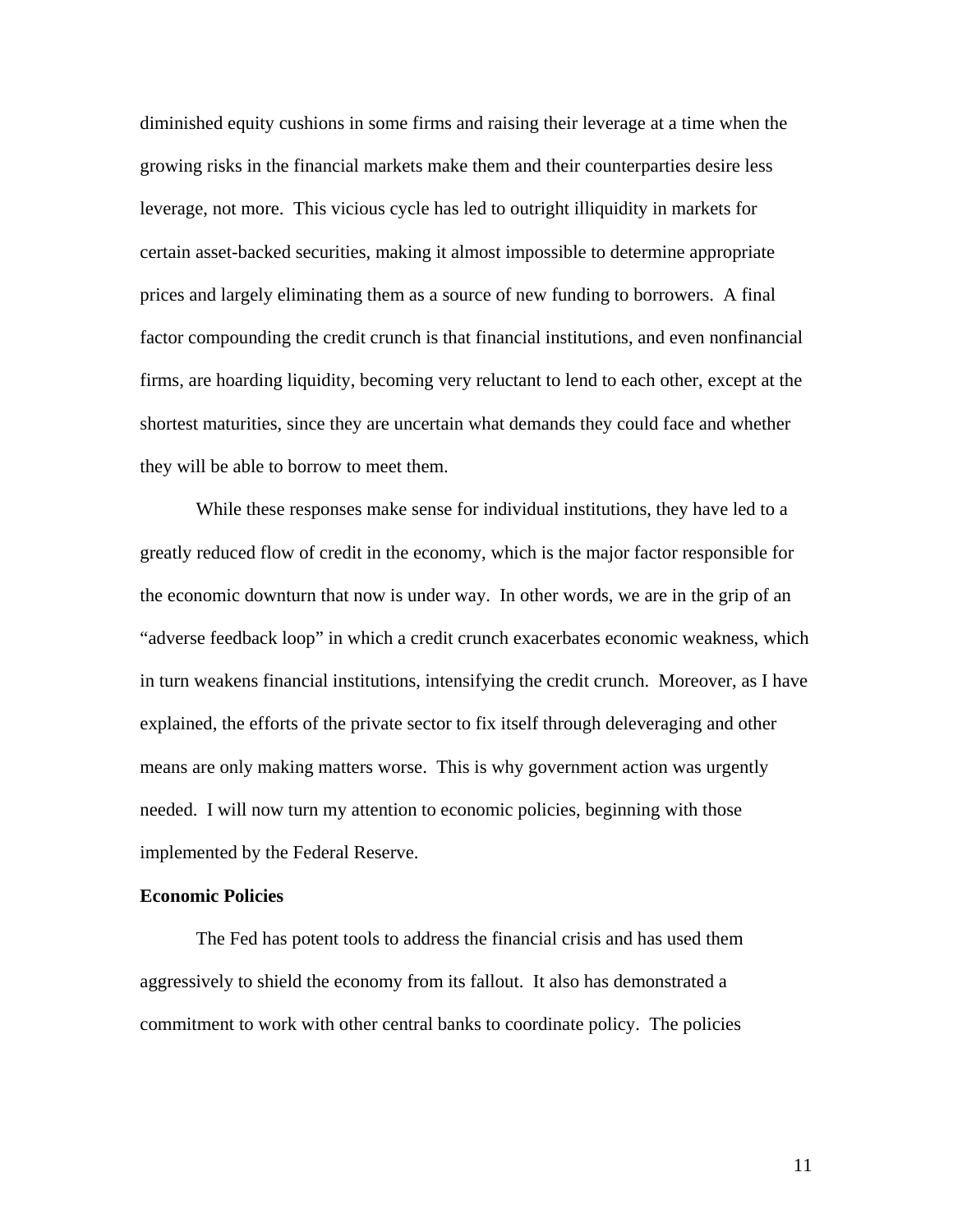available to the Fed fall into two categories—monetary policy and actions to improve liquidity in financial markets.

Let me start with monetary policy. Since the onset of the financial crisis, the FOMC has cut its federal funds rate target by 375 basis points to its current level of 150 basis points. The most recent cut of 50 basis points took place last week, in an action coordinated with the European Central Bank, the Bank of England, the Bank of Canada, the Swiss National Bank, and the Swedish National Bank. I strongly supported this action. Recent financial developments and economic data make it clear that the outlook for the U.S. economy has weakened noticeably, and inflationary pressures have substantially abated. Coordinated action symbolizes the determination of central banks to act together to address what is now a global crisis. And it diminishes the potential exchange rate repercussions of any single country's solo action.

Rate cuts are by no means a panacea, but they do at least partially offset the tightening of financial conditions due to higher spreads, reflecting heightened credit and liquidity risk and a marked increase in general risk aversion. Most private-sector borrowing rates are higher now than at the beginning of this crisis in August 2007 in spite of these substantial cuts. In pointing this out, I don't mean to imply that the rate cuts did no good: borrowing rates in my view would be substantially higher absent the reduction in our base lending rate.

Next let me turn to the Fed's direct actions to improve liquidity in financial markets. Since the onset of the crisis, the Fed has ramped up its use of an arsenal of liquidity tools, devising new facilities to lend directly to banks and other borrowers that have been frozen out of the credit markets. These facilities reduce the chance of runs on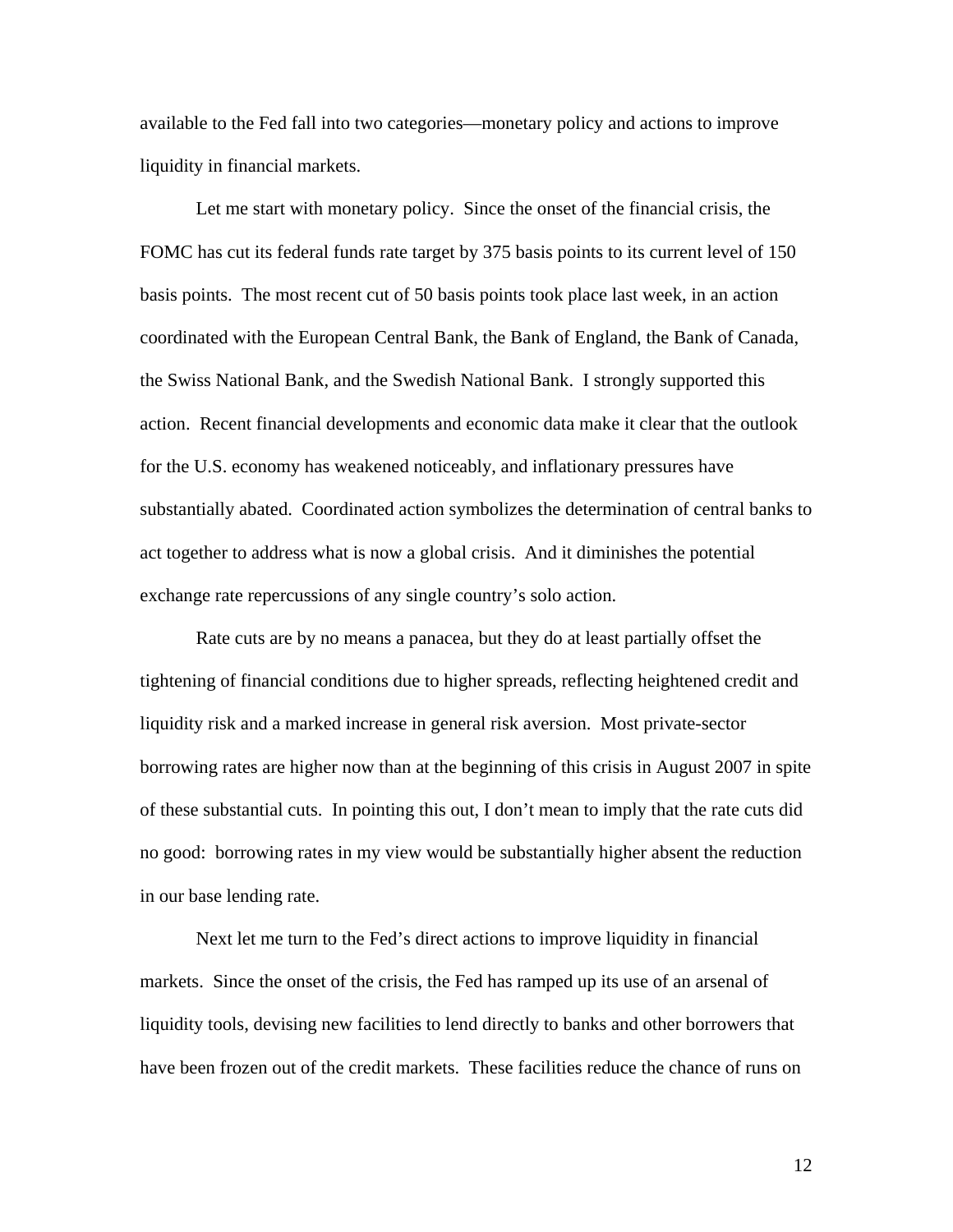financial institutions by providing the assurance of short-term funding from the Fed based on an expanded range of collateral. For example, the Term Auction Facility (TAF) provides loans to meet the liquidity needs of depository institutions. Other facilities particularly the Primary Dealer Credit Facility (PDCF) and Term Securities Lending Facility (TSLF)—address the funding difficulties facing primary dealers. The Fed recently implemented a facility to provide liquidity support to money market mutual funds. This complements the Treasury's initiative to provide insurance against loss to investors in money market mutual funds. Last week, the Fed announced a plan to purchase high-grade commercial paper from both financial and nonfinancial corporations in response to the freezing up of commercial paper markets. In addition, the Fed has cooperated with foreign central banks by providing dollar funding to foreign financial institutions through swap arrangements and has announced its willingness to adjust the size of its swap lines with several central banks to accommodate whatever quantity of U.S. dollar funding is demanded. Beyond these facilities, the Fed has provided direct financing to prevent the outright bankruptcy of two institutions—Bear Stearns and AIG—whose failure, in the judgment of the Fed and the Treasury, would have significantly undermined financial stability.

Last week, the Fed took advantage of authority just granted to it under the Emergency Economic Stabilization Act passed by Congress to pay interest on the reserves held by banks in their accounts at the Fed. This new tool is important because it enables the Fed to expand its liquidity facilities by any magnitude that may ultimately be deemed necessary to provide direct credit to institutions and sectors that are frozen out of the credit markets. Without this new tool, increases in the overall scale of the Fed's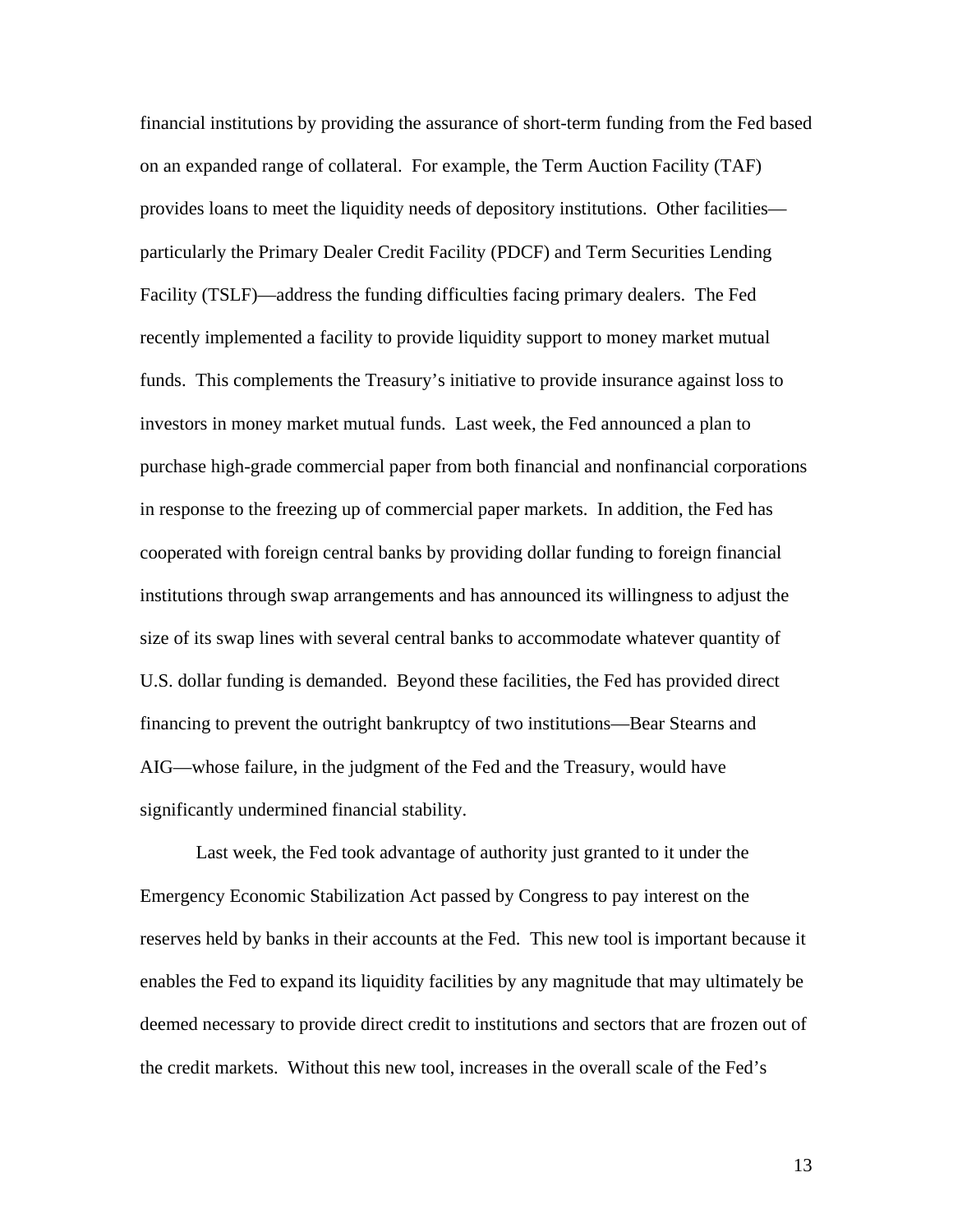balance sheet resulting from expanded liquidity operations would have pushed the funds rate below the FOMC's target level, compromising its monetary policy objective.

Even though the Fed has deployed an arsenal of weapons to attack the financial crisis, more was obviously needed. A comprehensive solution requires actions that are "fiscal" in the sense that they use taxpayer funds or place them at risk, and thus extend beyond the Fed's legislative mandate. The actions that have now been announced or implemented fall into three main categories, corresponding to the three underlying problems in the financial system that I identified earlier: short-term funding, impaired assets, and capital shortage.

With respect to short-term funding, in addition to the Fed initiatives I described, direct government guarantees against default have now been extended on an emergency basis to boost public confidence in lending to financial institutions. The Treasury has implemented an insurance program for deposits in money market mutual funds; Congress temporarily raised FDIC deposit insurance from \$100,000 to \$250,000 per depositor. And this morning, the FDIC announced an important program to temporarily guarantee the senior debt of all FDIC-insured institutions and their holding companies, and all deposits in non-interest bearing transaction accounts. Along the same lines, the G-7 pledged in their action plan to "use all available tools to support systemically important financial institutions and prevent their failure." Guarantees that address counterparty risk head-on are obviously confidence boosting. There is a danger, however, that funds could shift in ways that would harm stability if the guarantees apply in some countries or financial sectors but not others. In light of this concern, it is constructive that the U.S. actions mirrored policies announced by other countries. Last week, the United Kingdom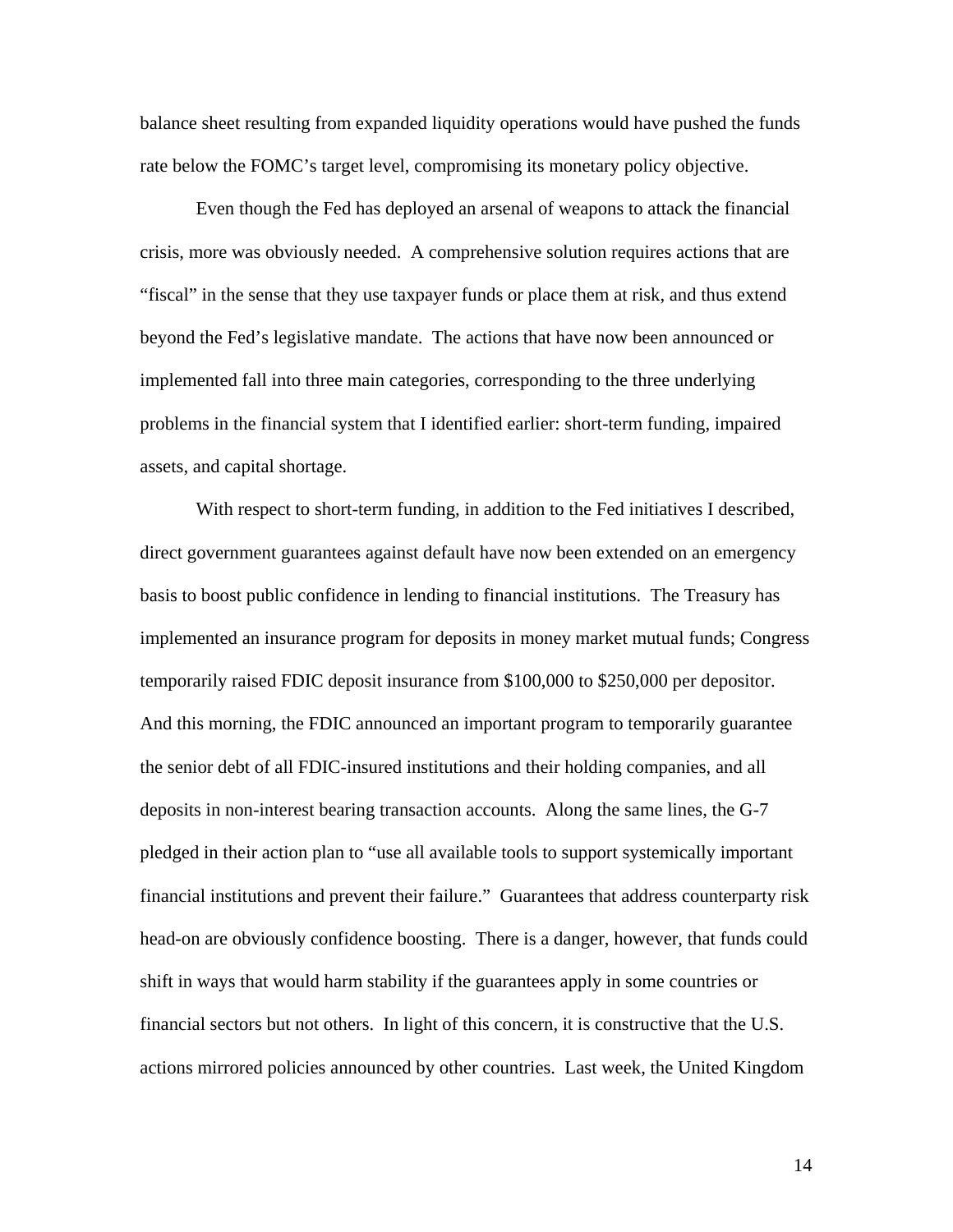pledged to guarantee bank debt, an initiative intended to jumpstart the near-frozen interbank market, and a similar step is included in the plan adopted Sunday by the governments of the euro-area countries.

With respect to impaired assets, experience reveals that programs to remove nonperforming loans from the balance sheets of financial institutions have proven helpful in resolving a number of earlier financial crises in both industrial and developing countries. Under the Emergency Economic Stabilization Act, the Treasury is formulating plans to purchase mortgage-related assets. Such purchases could reduce uncertainty about the valuation of financial institutions, which is a barrier to raising private capital. They may also succeed in restoring some liquidity in the secondary markets where there is now little trading activity. To the extent that the prices that the government pays through auctions exceed the fire-sale prices now used to value them, some institutions will see an improvement in their capital.

The third problem afflicting the financial sector—capital shortage--is critical. It is therefore extremely heartening that the governments of all countries involved in the crisis have announced immediate plans to inject capital into their financial systems. Among economists, there is a remarkable consensus on the importance of recapitalizing the financial sector. Moreover, it emerges as the clearest lesson learned from the global financial crises of recent decades. Adequate capital is a sine qua non for a sound financial institution and thus a prerequisite for the restoration of confidence in the financial system. Financial sector capital must also be augmented for the sector to be capable of meeting the economy's credit needs. To accomplish this key objective, the Treasury this morning announced a voluntary plan to make \$250 billion in capital